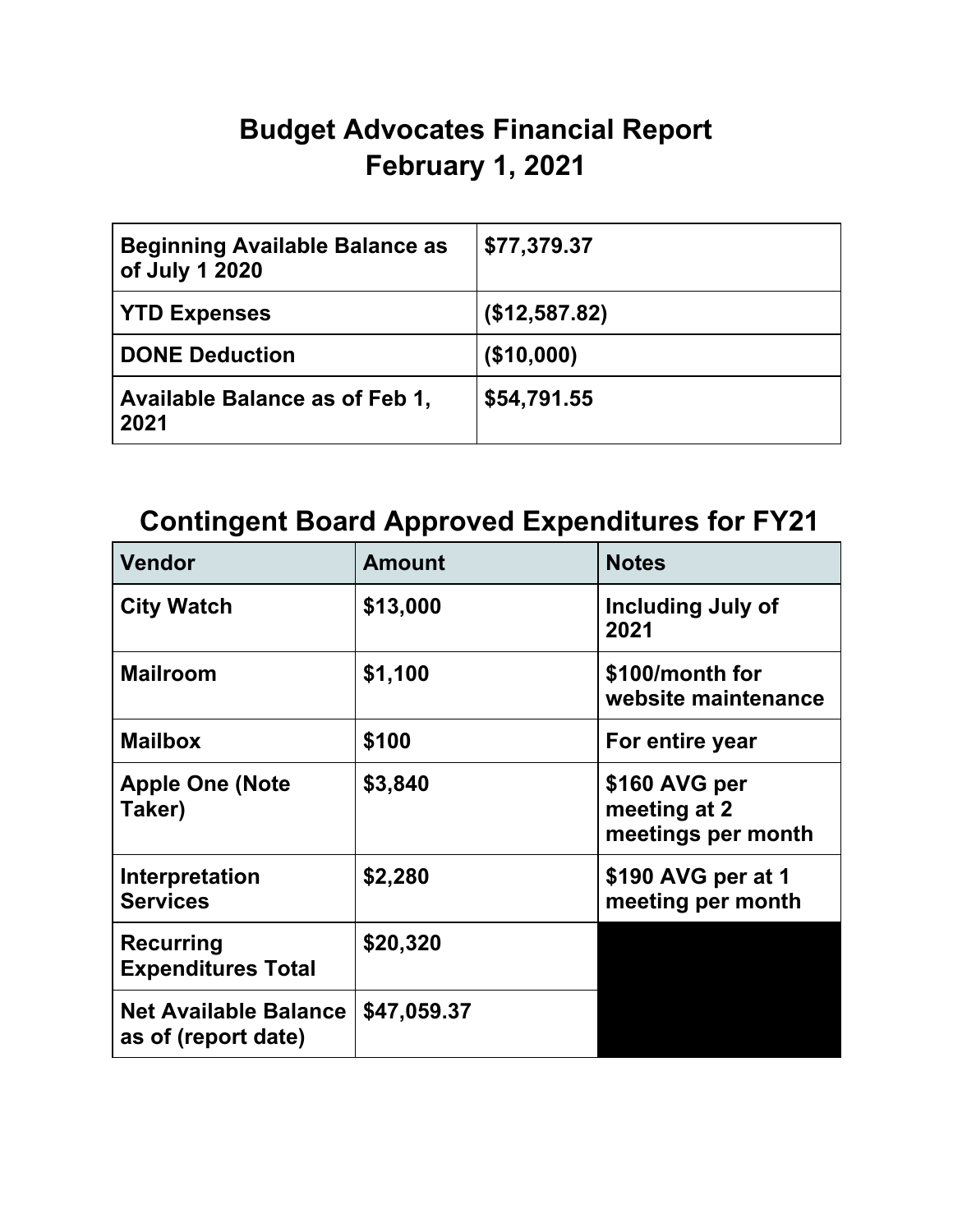## **Budget Advocates Expenses FY21**

|               |             |                 | <b>Paid</b>       |                                     |  |
|---------------|-------------|-----------------|-------------------|-------------------------------------|--|
| <b>Amount</b> | <b>Date</b> | <b>Vendor</b>   | with              | <b>Description</b>                  |  |
|               |             | Interpreters    |                   |                                     |  |
| \$98.00       | 6/29/2020   | Unlimited       | <b>Check</b>      | <b>Interpretation Services</b>      |  |
| \$958.56      | 6/30/2020   | Apple One       | pending           | Note Taker Expenses                 |  |
| \$1,000.00    | 7/1/2020    | City Watch      | P-Card            | Outreach - CityWatch Services       |  |
|               |             |                 |                   | Reimbursement John Digregario for   |  |
| \$182.00      | 7/6/2020    | Zoom            | <b>Petty Cash</b> | purchase on behalf of BA            |  |
|               |             | <b>Barbier</b>  |                   |                                     |  |
| \$487.50      | 7/18/2020   | International   | <b>Check</b>      | <b>Interpretation Services</b>      |  |
| \$200.00      | 8/3/2020    | The Mailroom    | P-Card            | June-July Website Maintenance       |  |
|               |             | <b>Barbier</b>  |                   |                                     |  |
| \$193.75      | 8/3/2020    | International   | <b>Check</b>      | <b>Interpretation Services</b>      |  |
| \$155.93      | 8/15/2020   | Apple One       | <b>Check</b>      | Note Taker Expenses                 |  |
| \$1,000.00    | 8/1/2020    | City Watch      | P-Card            | Outreach - CityWatch Services       |  |
| \$1,000.00    | 9/1/2020    | City Watch      | P-Card            | Outreach - CityWatch Services       |  |
| \$184.40      | 9/5/2020    | Apple One       | <b>Check</b>      | Note Taker Expenses                 |  |
|               |             | <b>Barbier</b>  |                   |                                     |  |
| \$237.50      | 9/13/2020   | International   | <b>Check</b>      | <b>Interpretation Services</b>      |  |
|               |             | <b>Barbier</b>  |                   |                                     |  |
| \$190.00      | 9/15/2020   | International   | <b>Check</b>      | <b>Interpretation Services</b>      |  |
| \$1,000.00    | 10/1/2020   | City Watch      | P-Card            | <b>City Watch Website</b>           |  |
|               |             | <b>Barbier</b>  |                   |                                     |  |
| \$141.25      | 10/5/2020   | International   | <b>Check</b>      | <b>Interpretation Services</b>      |  |
| \$100.00      | 10/9/2020   | The Mailroom    | P-Card            | August Website Maintenance          |  |
| \$100.00      | 10/9/2020   | The Mailroom    | P-Card            | September Website Maintenance       |  |
| \$127.05      | 10/10/2020  | Apple One       | <b>Check</b>      | Apple One                           |  |
| \$144.38      | 10/24/2020  | Apple One       | <b>Check</b>      | Apple One                           |  |
| \$1,000.00    | 11/1/2020   | City Watch      | Pending           | Outreach - CityWatch Services       |  |
| \$200.00      | 11/19/2020  | The Mailroom    | Pending           | <b>Creation of New Website</b>      |  |
| \$100.00      | 11/19/2020  | The Mailroom    | <b>Pending</b>    | Creation of all new email addresses |  |
| \$180.00      | 11/19/2020  | The Mailroom    | <b>Pending</b>    | Annual Website Hosting Fee          |  |
| \$225.00      | 11/21/2020  | Barbier Intern. | <b>Pending</b>    | <b>Interpretation Services</b>      |  |
| \$1,000.00    | 12/1/2020   | City Watch      | Pending           | Outreach - City Watch Services      |  |